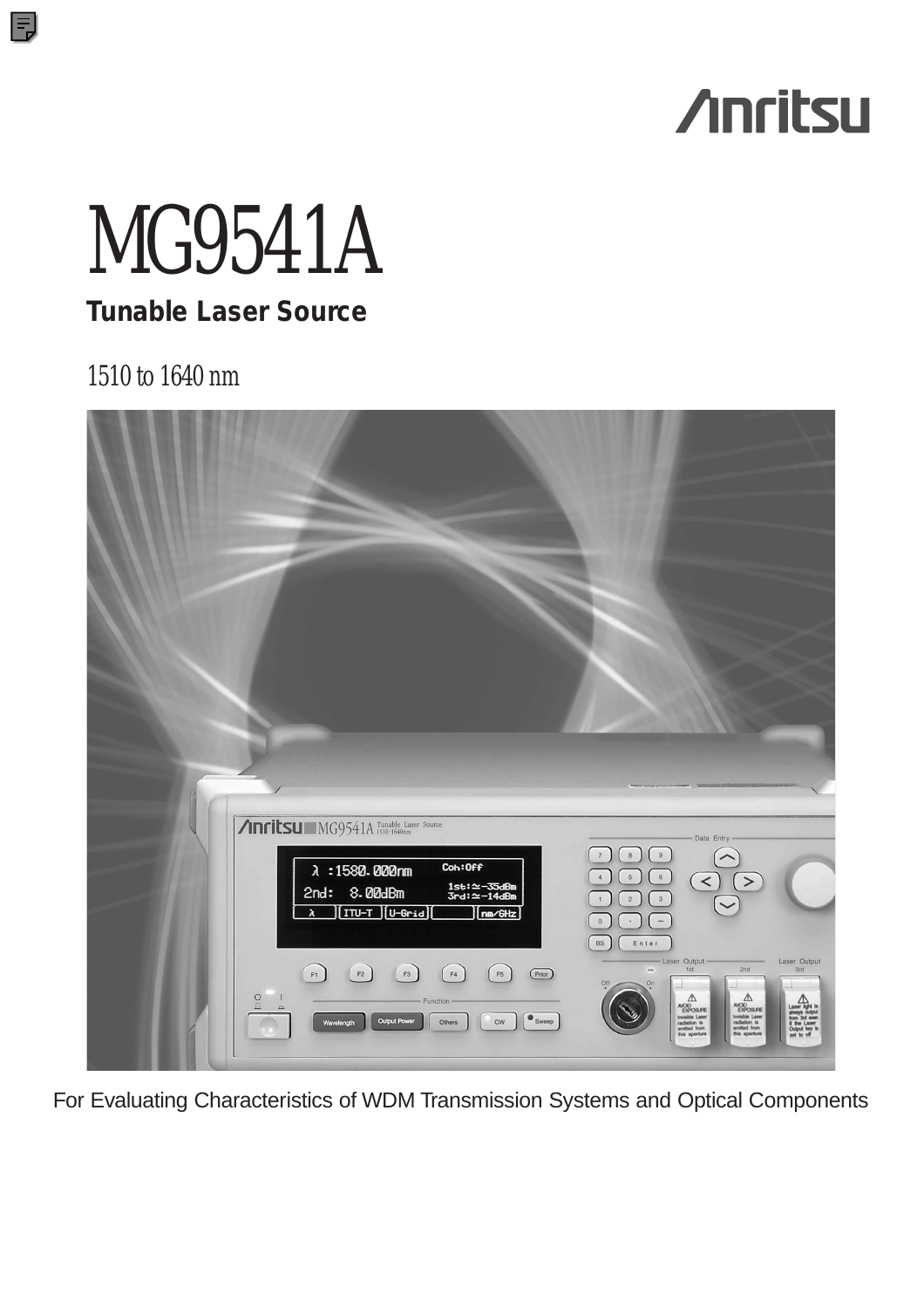**The MG9541A covers the wavelength band from 1510 to 1640 nm with three outputs—a variable optical level output, a high power output and a high signal-to-noise ratio output. The MG9541A supports a wide variety of applications including optical amplifier evaluation systems and evaluation of characteristics of optical components used in WDM transmission systems.**

#### **Full Coverage of C and L Bands**

The wavelength range is 1510 to 1640 nm, offering ideal support for the C-band (1530 to 1565 nm) and L-band (1565 to 1625 nm) wavelengths used in WDM communications, and for evaluating the performance of optical components and transmission systems.

#### **Variable Level of –30 to 0 dBm (1st port)**

An internal optical attenuator provides a high-stability optical output over a variable level range of –30 to 0 dBm, offering an effective solution for evaluation of component performance versus input level, such as optical amplifiers.

#### **High Power (+7 dBm) Output (2nd port)**

The optical power is better than +7 dBm in the wavelength range from 1530 to 1580 nm, and better than +6 dBm in the C to L bands. In addition to use as an optical saturation signal for optical amplifier systems, this output also supports saturation tests of optical amplifiers and WDM transmission systems.

#### **High Signal-to-Noise Ratio (approx. 70 dB) Optical Output (3rd port)**

This port has a signal-to-noise ratio of approx. 70 dB. As shown in the spectrum waveform, the source spontaneous emission (SSE) generated by the MG9541A itself is lower than the detection limit of the measuring instrument. When combined with a high-sensitivity power meter, it can be used to measure the performance of passive optical components, such as optical filters, optical isolators, optical couplers, etc.



Example of high signal-to-noise ratio spectrum

#### **ITU-T Grid Wavelength Setting Functions**

The grid wavelength used in WDM communications (ITU-T SG15) is easy to set, and a user grid wavelength can also be set because any wavelength can be registered.

#### **External Control via Built-in Ethernet**

In addition to built-in support for GPIB and RS-232C, an Ethernet interface (10BASE-T/100BASE-TX) is provided as standard equipment, offering external control via a network.

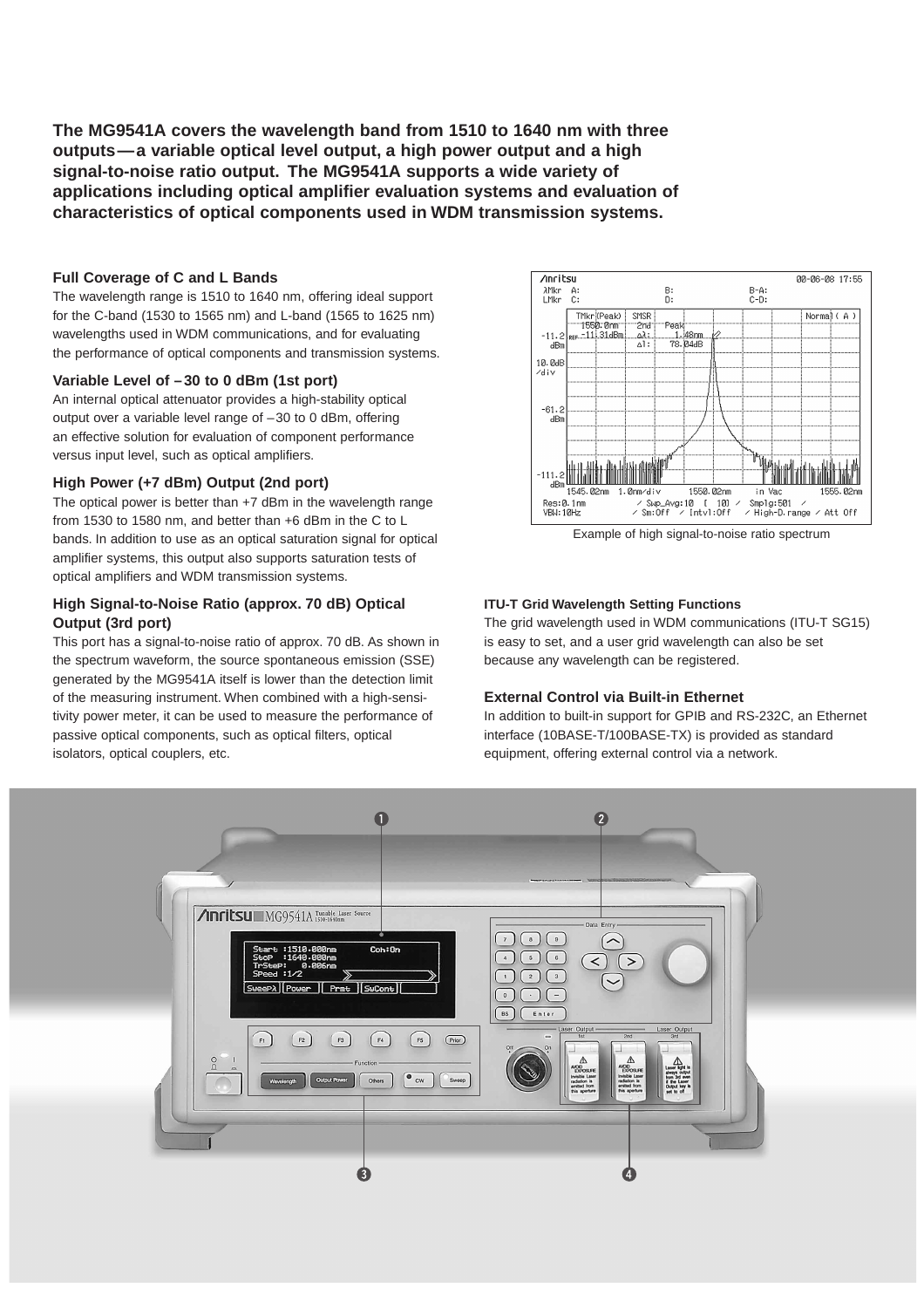## *Specifications*

| Optical output port *1        | 1st output (variable level over wide range)                                                                                                                                           | 2nd output (high-power)                                                                                                                             | 3rd output (high signal-to-noise ratio)                                                                                 |  |  |
|-------------------------------|---------------------------------------------------------------------------------------------------------------------------------------------------------------------------------------|-----------------------------------------------------------------------------------------------------------------------------------------------------|-------------------------------------------------------------------------------------------------------------------------|--|--|
| Wavelength range              | 1510 to 1640 nm (>130 nm)                                                                                                                                                             |                                                                                                                                                     |                                                                                                                         |  |  |
| Wavelength setting resolution | 1 pm                                                                                                                                                                                  |                                                                                                                                                     |                                                                                                                         |  |  |
| Absolute wavelength accuracy  | ±55 pm (valid for 10 h after wavelength calibration and at constant temperature)                                                                                                      |                                                                                                                                                     |                                                                                                                         |  |  |
| Relative wavelength accuracy  | ±45 pm (constant temperature)                                                                                                                                                         |                                                                                                                                                     |                                                                                                                         |  |  |
| Wavelength repeatability      | ±35 pm (constant temperature)                                                                                                                                                         |                                                                                                                                                     |                                                                                                                         |  |  |
| Wavelength stability          | ±8 pm (approx. 1000 MHz, 0 to 10 min after changed the parameter, constant temperature)<br>±0.8 pm (approx. 100 MHz, 10 min to 1 h after changed the parameter, constant temperature) |                                                                                                                                                     |                                                                                                                         |  |  |
| Maximum output power          | ≥+1 dBm (1530 to 1580 nm)<br>≥0 dBm (1530 to 1625 nm)<br>≥-2 dBm (1510 to 1640 nm)                                                                                                    | ≥+7 dBm (1530 to 1580 nm)<br>≥+6 dBm (1530 to 1625 nm)<br>≥+4 dBm (1510 to 1640 nm)                                                                 | ≥-15 dBm (1530 to 1625 nm)<br>≥-20 dBm (1510 to 1640 nm)                                                                |  |  |
| Minimum output power          | ≤-30 dBm (1510 to 1640 nm)                                                                                                                                                            | 2 dB down from the maximum output power<br>(1510 to 1640 nm)                                                                                        | ≤-30 dBm (1510 to 1640 nm)                                                                                              |  |  |
| Power linearity               | $\pm 0.30$ dB (constant temperature)                                                                                                                                                  | ±0.60 dB (constant temperature)                                                                                                                     | ±0.3 dB (constant temperature)                                                                                          |  |  |
| Power repeatability           | $\pm 0.02$ dB ( $\geq -20$ dBm, constant temperature)<br>$\pm 0.04$ dB (<-20 dBm, constant temperature)                                                                               | ±0.22 dB (constant temperature)                                                                                                                     | $\pm 0.02$ dB ( $\geq -20$ dBm, constant temperature)<br>$\pm 0.04$ dB (<-20 dBm, constant temperature)                 |  |  |
| Power stability               | ±0.01dB<br>$(\geq -20$ dBm, 1 h, constant temperature)* <sup>2</sup><br>$\pm 0.02$ dB<br>(<-20 dBm, 1 h, constant temperature)*2                                                      | ±0.20 dB (0 to 10 min after changing<br>setting, constant temperature)<br>±0.05 dB (10 min. to 1 h after changing<br>setting, constant temperature) | $±0.01$ dB<br>$(\geq -20$ dBm, 1 h, constant temperature)*2<br>$\pm 0.02$ dB<br>(<-20 dBm, 1 h, constant temperature)*2 |  |  |
| Level flatness                | $\pm 0.30$ dB (constant temperature)                                                                                                                                                  | ±0.60 dB (1530 to 1580 nm,<br>1570 to 1625 nm, constant temperature)                                                                                | ±0.30 dB (constant temperature)                                                                                         |  |  |
| Signal-to-noise ratio         | ≥47 dB/0.1 nm (1530 to 1620 nm)<br>≥40 dB/0.1 nm (1520 to 1620 nm)<br>≥37 dB/0.1 nm (typical, 1510 to 1640 nm)                                                                        | ≥47 dB/0.1 nm (1530 to 1620 nm)<br>≥40 dB/0.1 nm (1520 to 1620 nm)<br>≥37 dB/0.1 nm (typical, 1510 to 1640 nm)<br>*At maximum output                | ≥69 dB/0.1 nm (1520 to 1620 nm)<br>≥66 dB/0.1 nm (typical, 1510 to 1640 nm)                                             |  |  |
| Spectrum line width           | Coherence control off: ≤800 kHz (typical), Coherence control on: ≥10 MHz (typical)                                                                                                    |                                                                                                                                                     |                                                                                                                         |  |  |
| Polarization extinction ratio | ≥15 dB (typical, when FC-PANDA or SC connector is used and Anritsu specified polarization-maintaining optical fiber is used.                                                          |                                                                                                                                                     |                                                                                                                         |  |  |
| Tuning speed                  | <2200 ms/100 nm. <1200 ms /10 nm. <1200 ms /1 nm                                                                                                                                      |                                                                                                                                                     |                                                                                                                         |  |  |
| Power                         | 85 to 132 Vac/170 to 250 Vac, 47.5 to 63 Hz, <190 VA                                                                                                                                  |                                                                                                                                                     |                                                                                                                         |  |  |
| Warming-up time               | <1 h (power on at room temperature)                                                                                                                                                   |                                                                                                                                                     |                                                                                                                         |  |  |
| Temperature range             | +10 $\degree$ to +35 $\degree$ C (operating), $-20\degree$ to +60 $\degree$ C (storage)                                                                                               |                                                                                                                                                     |                                                                                                                         |  |  |
| Dimensions and mass           | 320 (W) x 133 (H) x 451 (D) mm, ≤16.5 kg                                                                                                                                              |                                                                                                                                                     |                                                                                                                         |  |  |
| <b>EMC</b>                    | EN61326: 1997/A1: 1998 (Class A), EN61000-3-2: 1995/A2: 1998 (Class A), EN61326: 1997/A1: 1998 (Annex A)                                                                              |                                                                                                                                                     |                                                                                                                         |  |  |
| <b>LVD</b>                    | EN61010-1:1993/A2: 1995 (Installation category II, Pollution degree 2)                                                                                                                |                                                                                                                                                     |                                                                                                                         |  |  |
| Laser safety                  | IEC-60825-1: Class 3B, FDA (21CFR1040.10): Class II b                                                                                                                                 |                                                                                                                                                     |                                                                                                                         |  |  |

\*1: The specifications for 3 kinds of optical output ports are applied for the selected one port.<br>\*2: When the supplied terminator is connected to the 2nd output.

\* 2: When the supplied terminator is connected to the 2nd output.



- **Display:** Uses high visibility fluorescent display tube indicating wavelength, optical output, function keys, etc.
- **Measurement items and numeric input keys:**  For selecting measurement items and inputting numeric values, such as wavelength, optical output, etc.
- **Direct measurement keys:** Selects commonly used functions directly as keys to simplify basic operations
- **4** Three output types: Variable level from -30 to 0 dBm, high power of +7 dBm and high signal-tonoise ratio of approx. 70 dB
- $\Theta$  **Sweep Trigger Output:** Outputs TTL level trigger signal at each wavelength steps during sweeping or each trigger steps
- **Sweep Signal Output:** During sweeping, sets start wavelength to 0 V and stop wavelength to 5 V and outputs voltage proportional to sweep wavelength at each wavelength step
- **Ethernet:** 10BASE-T/100BASE-T Ethernet connector
- **Remote Interlock Terminal:** Sets optical output ON/OFF through interlock with external switch